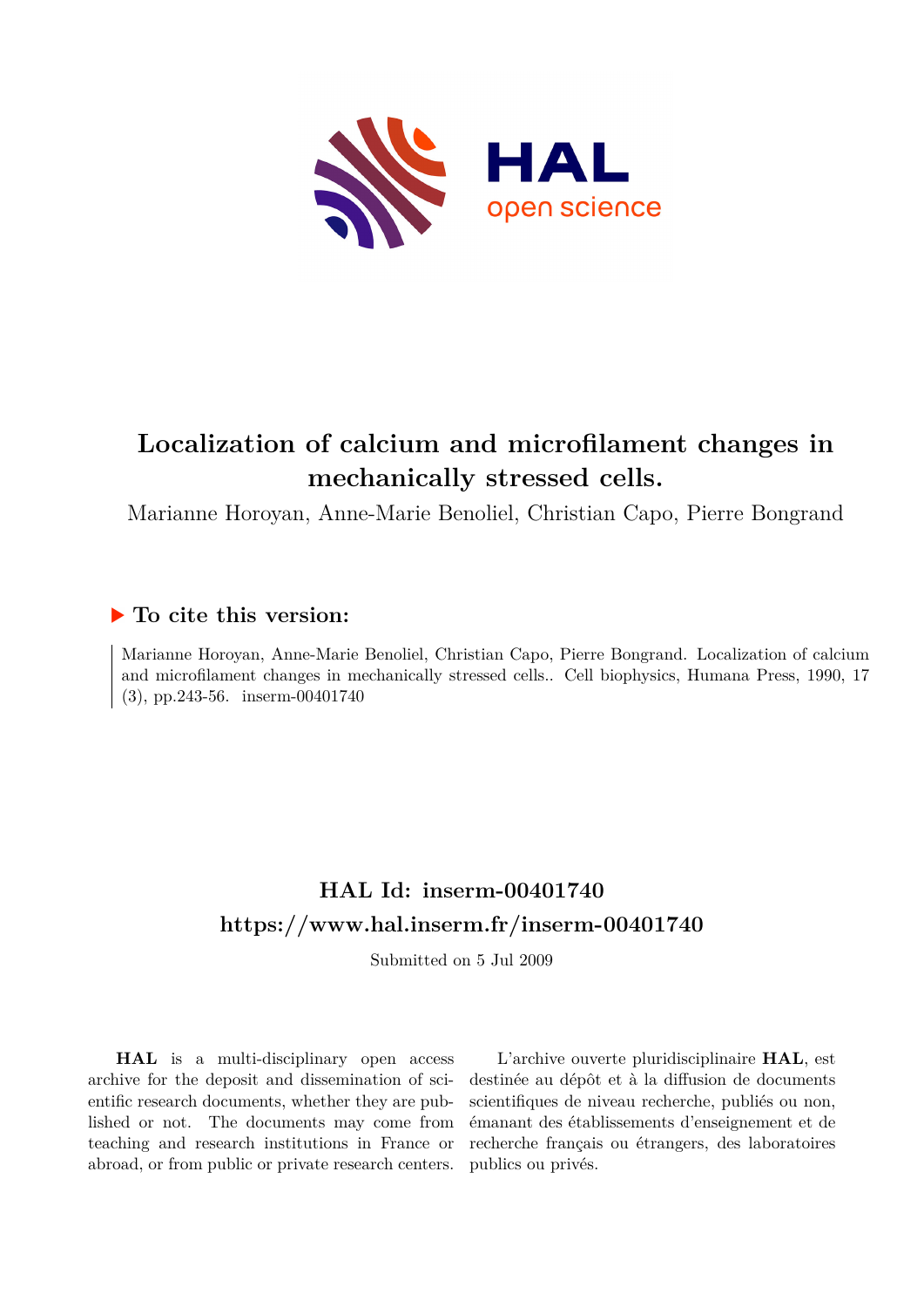*This author-edited manuscript was published in Cell Biophysics 17:243-256 (1990)* 

### **Localization of calcium and microfilament changes in mechanically stressed cells**

**Marianne Horoyan, Anne-Marie Benoliel, Christian Capo and Pierre Bongrand<sup>1</sup>** Laboratoire d'Immunologie, Hôpital de Sainte-Marguerite, B.P. 29, 13277 MARSEILLE Cedex 09, FRANCE

**We combined fluorescence labeling, digital image processing, and micromanipulation to investigate the intracellular events induced by inflicting a mechanical stress on rat basophilic leukaemia cells. Our findings are as follows|:** *i)* **Most cells displayed a localized calcium rise in response to micropipette aspiration. This represented an average threefold increase as compared to resting level and it was observed during the first ten seconds following aspiration. A slow return to initial level occured within about 3 minutes. Further, this calcium rise involved a mobilization of intracellular stores since it was not prevented by adding a calcium chelator into the extracellular medium.** *ii)* **All micropipette-aspirated cells displayed a local accumulation of microfilaments, with a preferential localization in the cell protrusions or near the pipette tips.** *iii)* **No absolute correlation was found between the localization of calcium rise and cytoskeletal accumulation.** *iv)* **Cell deformability was decreased when intracellular calcium was maintained at a constant (high or low) level with ionomycin and/or EGTA.** 

**It is concluded that cells have a general ability to respond to mechanical stimulation by a coordinated set of events. More parameters must be studied before the mechanisms of cell shape regulation are fully understood.** 

Living cells have a basic capacity to change their shape and move through the surrounding milieu (1). It is an obvious requirement that these processes be regulated. For example, if a cell sends a large lamellipodium towards some region of interest, due to the finiteness of membrane area and constancy of cell volume (2), some negative signal must limit the protrusive activity in order to avoid useless loss of energy. Also, when a cell hits a solid obstacle, this encounter must be perceived in order to initiate a direction change, even if the foreign surface is not recognized by specific membrane receptors. Finally, in multicellular organisms, it is necessary that the components of tissues endowed with a mechanical function be able to respond to exogeneous forces : thus, it is well known that arterial walls can modify their tension in response to variations of the blood pressure.

 It is therefore not surprising that many authors reported on the ability of various cells to respond to mechanical stimulation. The migratory activity of isolated corneal cells was enhanced by the application of tension (3). Mechanical loading of chicken chondrocytes increased DNA and glycosaminoglycan synthesis (4). Fluid shear forces were found to induce the formation of stress fibers in human endothelial cells (5). When blood leukocytes were sucked into glass micropipettes, they displayed erratic deformations of the mechanically induced protrusion within several tens of seconds (6). Finally, turbulent but not laminar shear stress increased the turnover of vascular endothelial cells in vitro (7).

 However, the mechanisms by which mechanical stimuli generated diverse cell responses remain incompletely understood. Indeed, stretch-activated cationic channels were demonstrated in vascular endothelial cells (8, 9) or epithelial cells (10), but no direct link was demonstrated between ionic fluxes and modifications of cell behavior. In the present work, we took advantage of fluorescent labeling and digital image processing to localize calcium and microfilament changes in rat basophil leukaemia (RBL) cells subjected to mechanical aspiration in glass micropipettes. It is concluded that the imposed stress induced transient and local calcium rises with a participation of intracellular calcium stores, together with cytoskeletal changes. However, both events were not always spatially correlated, which strongly suggested that unidentified biochemical events were involved in cell responses.

 $\overline{a}$ 

<sup>&</sup>lt;sup>1</sup> Author for correspondence - Current mail address (2009) : pierre.bongrand@inserm.fr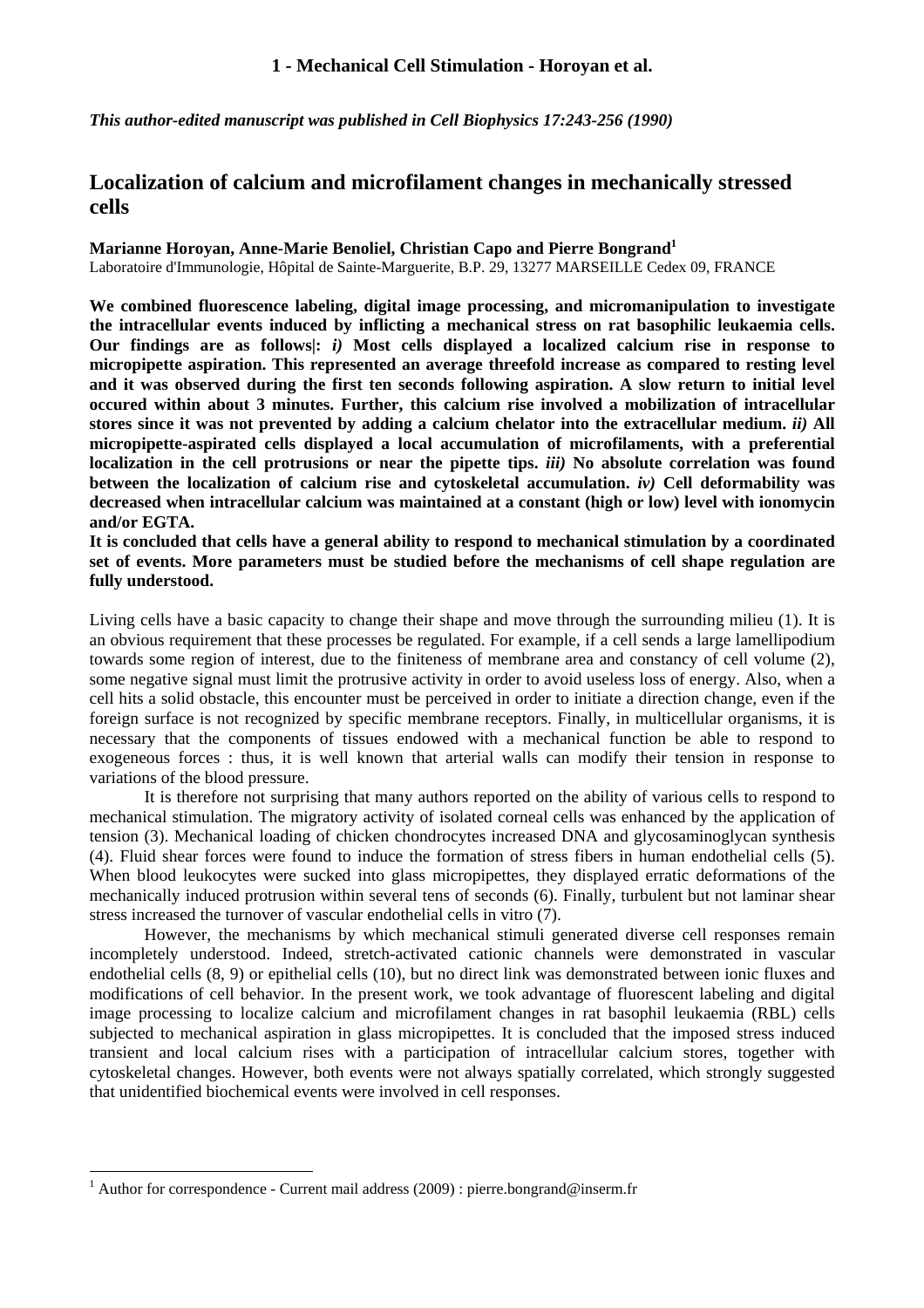#### **MATERIALS AND METHOD**

*Cells*. Rat basophil leukaemia cells (RBL-2H3)) were from Dr. Metzger's laboratory (NIH, Bethesda, MD (11)). They were kindly provided by Dr. J. Kanellopoulos (Institut Pasteur, Paris). They were cultured in RPMI 1640 medium (Flow laboratories, GB) buffered with 20 mM HEPES, pH 7.2 and supplemented with 10 % fetal calf serum, 2 mM L-glutamin, 100 U/ml penicillin and 100 µg/ml streptomycin. They were detached from culture dishes with 2.5 % trypsin, then washed and maintained in RPMI 1640 medium.

*Fluorescent labeling*. Calcium monitoring was achieved by loading cells with 1 µM Fura2/AM (12) supplied by Calbiochem (La Jolla, CA) for 30 minutes at 37 $\degree$ C in a solution of 20 mM HEPES, 1 mM CaCl<sup>2</sup>, 1 mM MgCl<sup>2</sup>, 5 mM KCl, 10 mM glucose, 135 mM NaCl,1 % bovine albumin, pH 7.4 (labeling buffer). They were then washed and used immediately in the same buffer.

 Polymerized actin was revealed as described by Barak et al. (13) by fixing cells for 20 minutes with 3.7 % paraformaldehyde in phosphate buffer at room temperature, then labeling samples by another 20 minute incubation in phosphate buffer containing 10 U/ml 7-nitro-benz 2-oxa-1,3 diazoyl phallacidin (NBDphallacidin, Molecular Probes, Eugene, OR) and 100µg/ml lysophosphatidylcholine (Sigma).

*Microscopical observation*. Cells (10<sup>6</sup>/ml) were deposited as 50 µl aliquots on glass coverslips (22x32 mm<sup>2</sup>) on the stage of an inverted IMT2 Olympus microscope equipped with a Lhesa 1036 video-amplified camera (Lhesa, Cergy Pontoise, France) with dual output. The sensitivity was 0.0015 lux. The first output was connected to a monochrome monitor (Zenith model ZVM 1230-EA) through a videotape recorder (Toshiba DV |90F) and a video timer/character generator (CG-C7S, JVC, Japan) allowing time reading with 0.1 second accuracy. The second output was connected to a PCVision+ digitizer (Imaging Technology, Woburn, MA) mounted on a PC20-III (IBM compatible) computer (Commodore business inc.). This performed real time digitization with 512x512 pixel resolution and 8-bit accuracy. The digitizer output was connected to a CDD-1402E multisync color monitor (Sony, Japan), allowing coded display with 256x256x256 colors. Images were stored on a floppy disk or a hard disk for delayed analysis. The linearity of light intensity determinations was checked as previously described (14). The microscope was modified by removing excitation filters from the blocks provided by the manufacturer and mounting combinations of excitation and neutral filters on a custom-made bar replacing the shutter used to switch off fluorescence illumination. It was thus possible to switch the excitation wavelength manually within about one second, allowing pH (15) and calcium monitoring by determination of the ratio R between fluorescence intensities obtained with two different illumination frequency domains. A laboratory-written software allowed superposition of two cell images with optimum correlation (in order to correct for a possible cell displacement during filter change), background subtraction and pixel-per-pixel intensity ratio calculation. Grynciewicz's formula (12) was used to calculate local calcium concentrations as follows :

 $(Ca^{2+})_i = K_d (R - R_{min})/(R_{max} - R) L$ 

where  $K_d$  is the affinity constant for association between fura-2 and calcium under intracellular ionic conditions (this was taken as 224 nM (12)).  $R_{min}$  and  $R_{max}$  are the ratios between fluorescence intensities at low ( 340 nm) and high (380 nm) excitation wavelength, these parameters were equal to 1.11 and 7.74 respectively under standard observation conditions (50 W mercury burner, 40X DPlanapo-UV objective). Parameter L is the ratio between fluorescence intensities measured at high wavelength excitation (380 nm) at high and low calcium concentration respectively and was equal to 0.21. Parameters  $R_{min}$ ,  $R_{max}$  and L were obtained by studying cells incubated in buffer containing calcium and 1µM calcium ionophore ionomycin (Calbiochem), with or without an excess of EGTA to chelate free calcium.

*Micropipette aspiration*. We used the same methodology as was selected in a previous study made on macrophage deformability (16). Briefly, glass micropipettes were drawn out of capillary tubes (0.85 mm inner diameter ; Terumo, Tokyo, Japan) with a vertical pipette puller (David Kopff instruments, Tujunga, Ca) and enlarged to about 4 µm diameter by frontal shock against a smooth glass surface. They were then connected to a water-filled U tube manometer allowing pressure stabilization and reading with a few mm H20 accuracy. Pipettes were held with a de Fonbrune type C pneumatic micromanipulator (Beaudouin, Paris) stuck on the microscope stage with a two-sided adhesive tape. The equilibrium pressure was determined by observation of the movements of free particles near the pipette mouth. Calcium monitoring was performed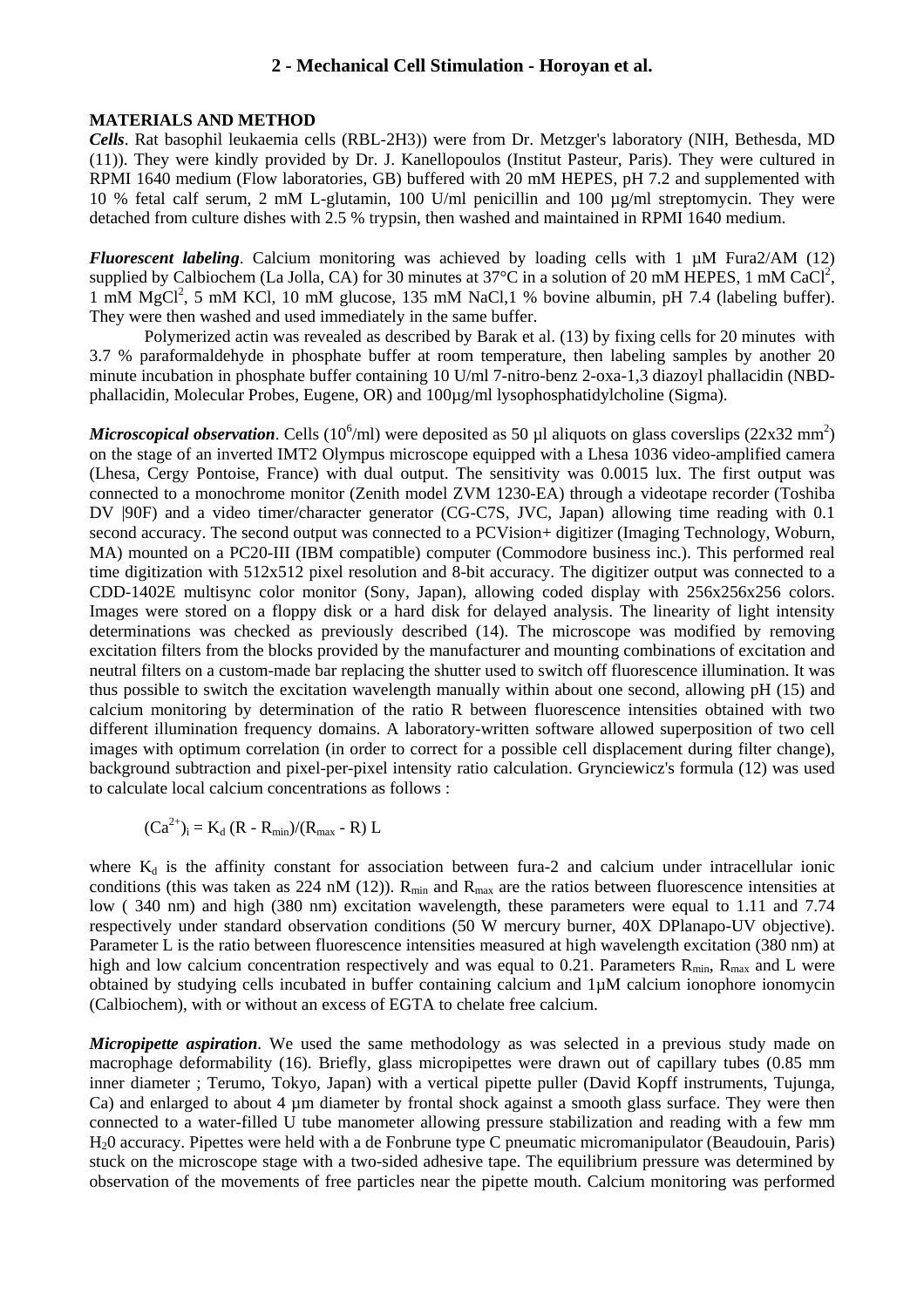by subjecting Fura-2-loaded cells to a constant sucking pressure of 5 cm H<sub>2</sub>O for 4 minutes at  $37^{\circ}$ C (using a heating stage). The cytosolic calcium concentration was measured at regular intervals of about 15 seconds. Cells were then fixed and stained with phallacidin without being removed from the pipette. In other experiments, cells were subjected to sequential steps of aspiration with pressures of  $2, 5$  and  $10 \text{ cm H}_2\text{O}$  (i.e. 196, 490 and 980 Pa) for 30 seconds each under continuous recording. The protrusion length was measured subsequently.

#### **RESULTS**

*Mechanical stress induces a transient calcium rise in RBL cells*. Thirty-two cells were loaded with fura|2 and sucked into micropipettes with a negative pressure of 980 Pa. This induced the formation of a cylindrical protrusion of about 5-10µm length within a few seconds (figure 1). Intracellular calcium distributions were measured immediately before aspiration, and at regular intervals of 20-50 seconds for the following four minutes. Data were stored on floppy disks, and delayed analysis was performed with coded color display (figure 1C) or digital representation (figure 2). In most cells, aspiration caused a rapid calcium rise : indeed, whereas the maximum local concentration of free calcium was 75 nM±5.8 nM Standard Error (range 1-323) on resting cells, this rose to 269 nM±49.5 nM S.E. (range 74-1088) ten seconds after aspiration and returned to the initial value within about 3 minutes (figure 3). Further, 21 cells displayed a relative increase of the maximum local calcium concentration higher than 30 % ten seconds after the beginning of aspiration, whereas no such increase was found on ten control cells that were observed for 4 minutes. Hence, what we observed was a consequence of the inflicted stress, not spontaneous calcium fluctuations.



*Fig. 1. Calcium and cytoskeletal changes induced by mechanical aspiration of RBL cells*. A single cell was sucked into a micropipet, thus inducing the formation of a visible protrusion (A). Calcium was measured repeatedly, and the cell was fixed 4 min later and stained with NBD-phallacidin to reveal microfilaments. Microscopical examination revealed a local concentration of polymerized actin in the protrusion (B). A cytosolic calcium rise was visible in the same cell region 40-60 s after the onset of aspiration with a maximum level higher than 800 nM in the protrusion (C). Calcium concentrations were displayed with a color-coded scale.



*Fig. 2. Calcium distribution in a mechanically aspirated cell*. A micropipet-aspirated cell was studied for fluorescence distribution after formation of a small protrusion (arrow). Using the ratio between fluorescence intensities measured with two different excitatory conditions, the local calcium concentration was calculated for each pixel and expressed as nanomoles.

*Cytosolic calcium increase cannot be solely ascribed to an increase of membrane permeability*. The simplest interpretation of our findings might be that membrane stretch resulted in substantial permeability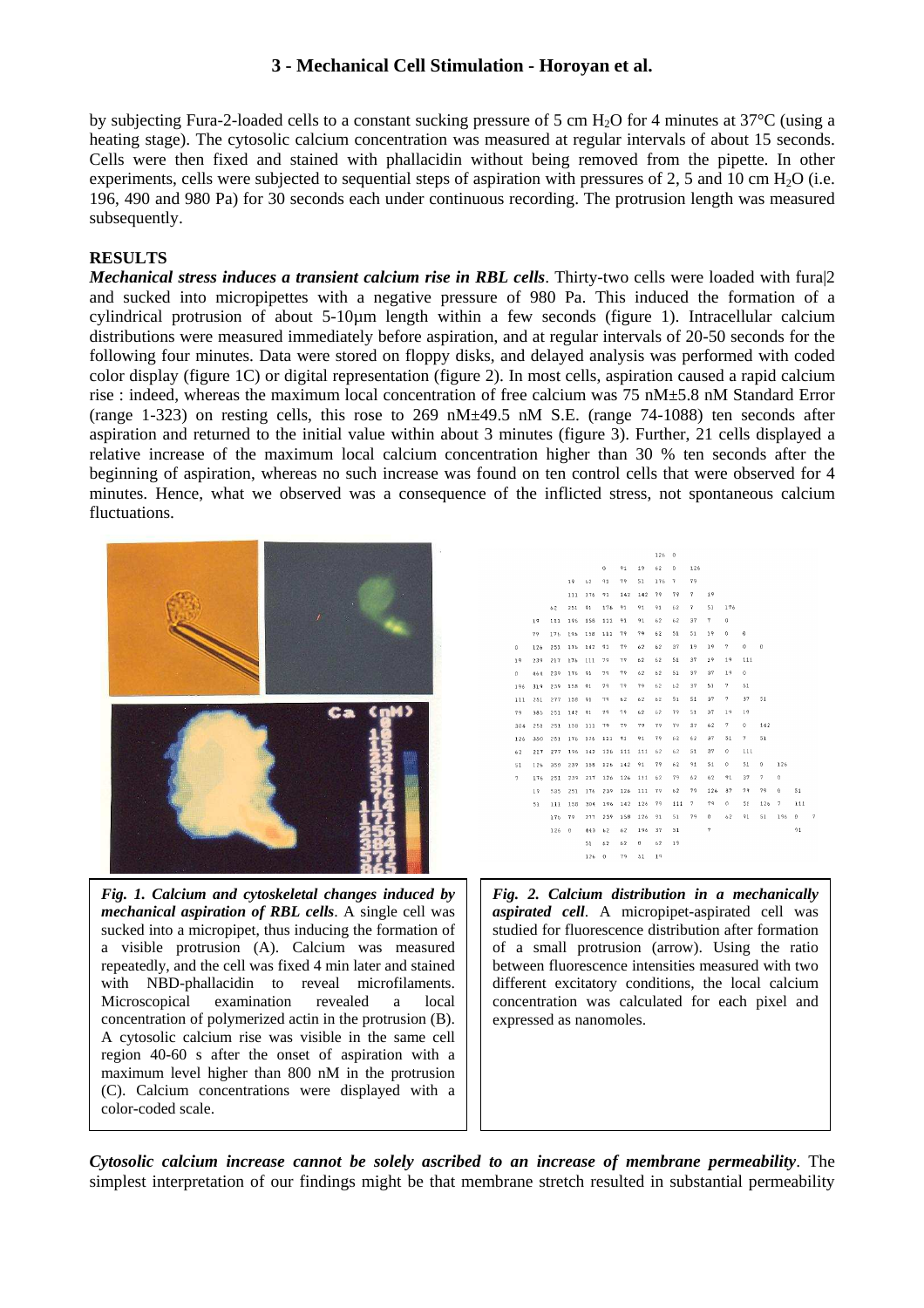increase, with subsequent calcium influx due to the high difference between extracellular and intracellular electrochemical potential of calcium ions. In order to test this possibility, we compared the calcium changes displayed by cells subjected to mechanical stress in calcium-containing and calcium-deprived media. As shown in table 1, similar calcium increases were observed under both experimental conditions. However, calcium rises were somewhat delayed in presence of an extracellular calcium chelator. Hence, some release of intracellular calcium stores must contribute the observed rise of cytosolic calcium.







*Fig. 4. Localization of calcium rise in mechanically stressed cells*. the cytosolic calcium concentration was uniformly lower than 200 nM in resting cells (A). After aspiration, local calcium rises could be detected at distance from the pipet tip  $(B)$ , in the cell protrusion  $(C)$ , or near the pipet tip (D), with maximum values higher than 500 - 1000 nM.

*Local calcium increase is often but not always located in regions of highest membrane tension*. If cell calcium increases were initiated by local membrane stimulation, they might be expected to occur primarily at sites of maximum stress, i.e. near the pipette mouth or the protrusion tip (where the radius of curvature was highest). As shown on table 2, this occured in nearly two thirds of observed cells, but some cells displayed definite calcium rise only at distance from the pipette tip. The most usual patterns of calcium distribution are exemplified in figure 4.

|                           | Maximum calcium level (nM) at time |            |            | Number of     |
|---------------------------|------------------------------------|------------|------------|---------------|
| <b>EGTA</b> concentration | 0 second                           | 10 second  | 60 second  | studied cells |
|                           | $81+16$                            | $257\pm48$ | $200\pm30$ | 26            |
| 5 mM                      | 52+15                              | 115+29     | $216 + 58$ | 10            |

**Table 1 Influence of extracellular calcium on cytosolic calcium rise in stressed cells** 

Cells were monitored for intracellular calcium distribution before and ten or sixty seconds after being sucked into micropipettes. The maximum local calcium concentration was then recorded. Experiments were conducted in calciumcontaining and calcium-deprived medium. Mean values are shown ± standard error.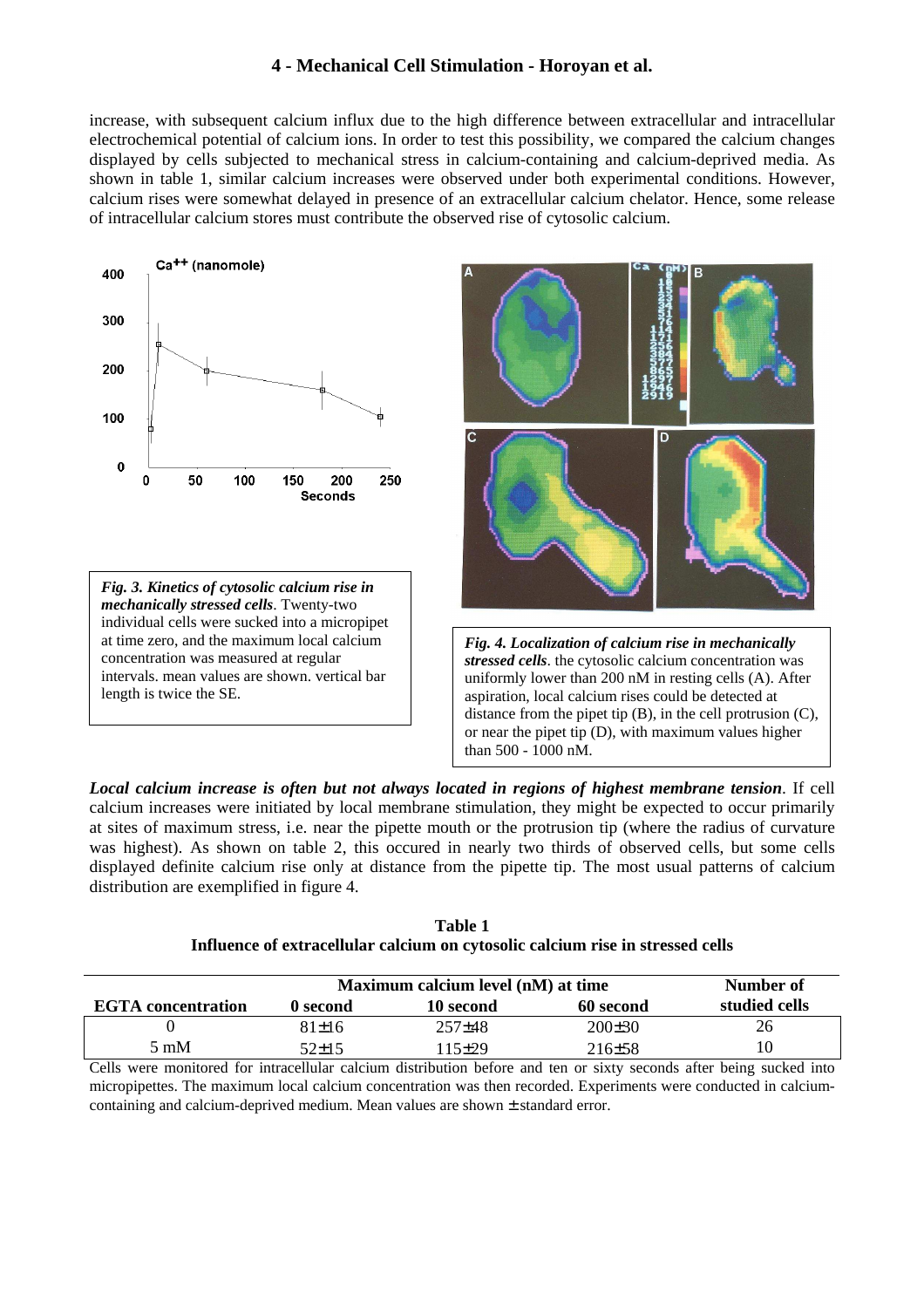*Sucking cells into micropipettes resulted in cytoskeletal reorganization*. It was of interest to know whether the calcium rise we detected in stretched cells was associated to some structural or functional change. Since cytoskeletal elements are expected to play a role in cell deformation, we compared the distribution of polymerized actin in resting and deformed cells. Fourteen cells were stained with NBD-phallacidin after micropipette aspiration. All of them displayed a clearcut localized fluorescence accumulation (as exemplified in figure 1). Comparison between control and stressed cells (table 3) strongly suggested that *i)* no substantial actin polymerization was triggered by micropipette aspiration, since both groups of cells displayed similar labeling intensity, and *ii)* the apparent fluorescence concentration we reported was indeed a consequence of cell deformation, since the highest fluorescence intensity was substantially (50 %) and significantly (P<0.001 according to Student's t test) higher in these cells than in controls (table 3).

| Table 2                                        |
|------------------------------------------------|
| Localization of calcium rise in stressed cells |

| Time     | Number of cells with |                  |                 | <b>Total</b> |        |
|----------|----------------------|------------------|-----------------|--------------|--------|
| (second) | calcium rise         |                  | No calcium rise | cell         |        |
|          | in protrusion        | near pipette tip | far from        |              | number |
|          |                      |                  | pipette         |              |        |
| 10       |                      |                  |                 |              |        |
| 60       |                      |                  |                 |              | 32     |

Thirty two cells were sucked into micropipettes and monitored for intracytoplasmic calcium distribution. Ten and sixty seconds after the onset of aspiration, most cells (26/32 and 23/32 respectively) displayed a local cytoplasmic rise as shown.

**Table 3 Mechanical stress induces a local concentration of polymerized actin in mechanically stressed cells** 

| Cell treatment     | Mean cell fluorescence | Maximum local<br>fluorescence |    |
|--------------------|------------------------|-------------------------------|----|
| None (control)     | $51.4 + 2.7$           | $81.6 \pm 5.6$                |    |
| Pipette aspiration | $55.7 \pm 2.6$         | $128\pm8.5$ (P<0.001)         | 14 |

Eleven control cells and fourteen cells that had been subjected for 4 minutes to micropipette aspiration were fixed and microfilaments were stained with NBD-phallaciding. Mean cell fluorescence and maximum pixel fluorescence were then recorded under the same conditions. Mean values are shown (using arbitrary units)  $\pm$  Standard Error.

**Table 4 Colocalization of cytosolic calcium rise and local microfilament accumulation in micropipette-aspirated cells.** 

|                        |                                       | <b>Localization of calcium rise</b> |                  |                  | No calcium |
|------------------------|---------------------------------------|-------------------------------------|------------------|------------------|------------|
|                        |                                       | <b>Protrusion</b>                   | Near pipette tip | <b>Elsewhere</b> | rise       |
| <b>Localization of</b> | <b>Protrusion</b>                     |                                     |                  |                  |            |
|                        | <i>microfilament</i> Near pipette tip |                                     |                  |                  |            |
| <i>accumulation</i>    | <b>Elsewhere</b>                      |                                     |                  |                  |            |

Fourteen individual RBL cells were subjected to micropipette aspiration for 4 minutes under calcium monitoring, then fixed and stained with NBD-phallacidin. All cells displayed local microfilament accumulation, and ten of them exhibited a local calcium rise. The localization of both events is shown.

*Calcium rise and cytoskeletal accumulation do not always occur in the same cell region*. An absolute correlation between the localization of calcium rise and cytoskeletal accumulation in individual cells would be strongly suggestive of the existence of a direct link between both events. However, as shown on table 4, there was no strict correlation between both phenomena. Hence, calcium changes migth not be the only parameter involved in cytoskeletal reorganization.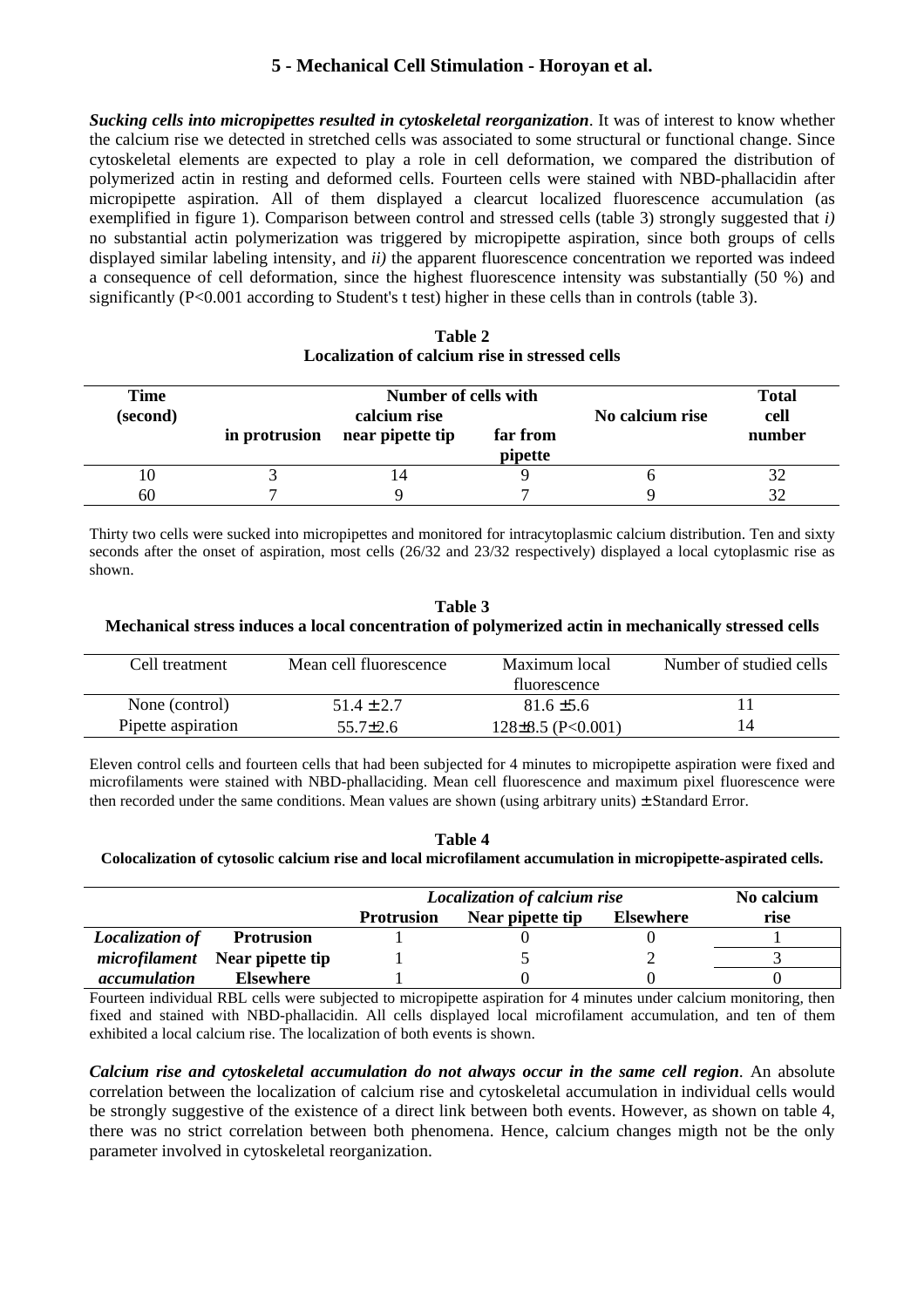*Intracellular calcium changes do not substantially affect cell deformability.* Despite the aforementioned conclusions, in view of previous evidence on the regulation of cell cytoskeleton (17, 18), it was reasonable to expect a direct relationship between intracellular calcium changes and alterations of cell deformability. This point was addressed by comparing the deformability of cells with high and low intracytoplasmic calcium. RBL cells were thus subjected to micropipette aspiration *i)* in control medium, *ii)* in presence of 10-  ${}^{6}$ M ionomycin and *iii*) in presence of 10<sup>-6</sup>M ionomycin and 5 mM EGTA. The latter two procedures resulted in rapid rise and lowering of intracytoplasmic calcium level, as demonstrated with Fura 2 monitoring (not shown). However, as shown on table 5, both procedures induced only moderate although significant (P<0.01) decrease of cell deformability.

|                       |                | Length of the protrusion induced by a pressure of |                |       |  |
|-----------------------|----------------|---------------------------------------------------|----------------|-------|--|
| <b>Extracellular</b>  | 196 Pa         | 490 Pa                                            | 980 Pa         | cells |  |
| medium                |                |                                                   |                |       |  |
| Control               | $5.2 \pm 0.48$ | $8.6 \pm 0.50$                                    | $12.6\pm 0.53$ | 16    |  |
| Ionomycin 1µM         | $4.4 \pm 0.61$ | $6.8 \pm 0.72$                                    | $9.2 \pm 0.82$ | 15    |  |
|                       | (NS)           | (P<0.05)                                          | (P<0.01)       |       |  |
| Ionomycin $1 \mu M +$ | $3.8 \pm 0.4$  | $6.1 \pm 0.81$                                    | $9.4 \pm 1.37$ | 21    |  |
| EGTA 5 mM             | (P<0.05)       | (P<0.05)                                          | (NS)           |       |  |

| Table 5                                                     |
|-------------------------------------------------------------|
| Influence of calcium rise on the deformability of RBL cells |

Cells were sucked into micropipettes with increasing pressure for steps of 30 seconds each, and the length of the protrusion obtained after each step was measured. Mean values are shown  $\pm$  Standard Error. The significance of the influence of ionomycin or ionomycin and EGTA was calculated with Student's t test and indicated in brackets. NS means : not significant at the 0.05 confidence level.

#### **DISCUSSION**

The goal of this work was to analyze cell responses to exogeneous stress. The first and quite unambiguous conclusion was that mechanical stress induced a complex biochemical response in rat basophilic leukaemia cells. Indeed, whereas the increase of membrane permeability induced by membrane stretchning (8, 9, 10) might be viewed as some kind of transient leakage, our finding that stress induced a cytosolic calcium rise in a medium containing a chelator of this cation implies that intracellular calcium stores were mobilized, suggesting the occurrence of a cascade of intracellular events (19). A possible mechanism would be the formation of inositol trisphosphate as a consequence of phospholipase activation, with subsequent release of nonmitochondrial calcium (20). Note that it is not inconceivable that mechanical tension *per se* might activate membrane-embedded phospholipases, since a remarkable activation of these enzymes could be triggered by a reduction of about one dyne/cm of the surface pressure of a lipid layer (21), which is the same order of magnitude as the mechanical tension induced on the cylindrical wall of a protrusion of 2 cm radius by a sucking pressure of 1000 Pa.

Another point of importance concerning calcium measurements must be emphasized : Twodimensional fluorescence images represent a convolution between three-dimensional fluorescence distributions and the point spread function of the optical system. Hence, what we called "local calcium concentration" was in fact the mean of calcium concentrations in an extended region of space. It is therefore possible that very localized and moderate calcium rises were missed in some cells. et all must also be pointed out that the results we presented are in line with the previous finding by Maxfield and colleagues (22) that spreading of human neutrophils was immediately preceded by a calcium spike. Our data support the view that this might be related to a change of the plasma membrane tension, a possibility that was indeed considered by the authors (22).

A second conclusion is that mechanical stress induced a cytoskeletal response in RBL cells. Indeed, all micropipette-aspirated cells displayed a topological reorganization of polymerized actin as visualized with NBD-phallacidin. Since in thirteen cells out of fourteen a local actin concentration was found in the protrusion or near the pipette tip, an attractive hypothesis would be that there was a call for polymerized actin in the region of aspiration (i.e. near the pipette tip), resulting in a flow of blocks of gelled actin filaments that were sometimes stopped near the pipette mouth, resulting in local concentration increase. This